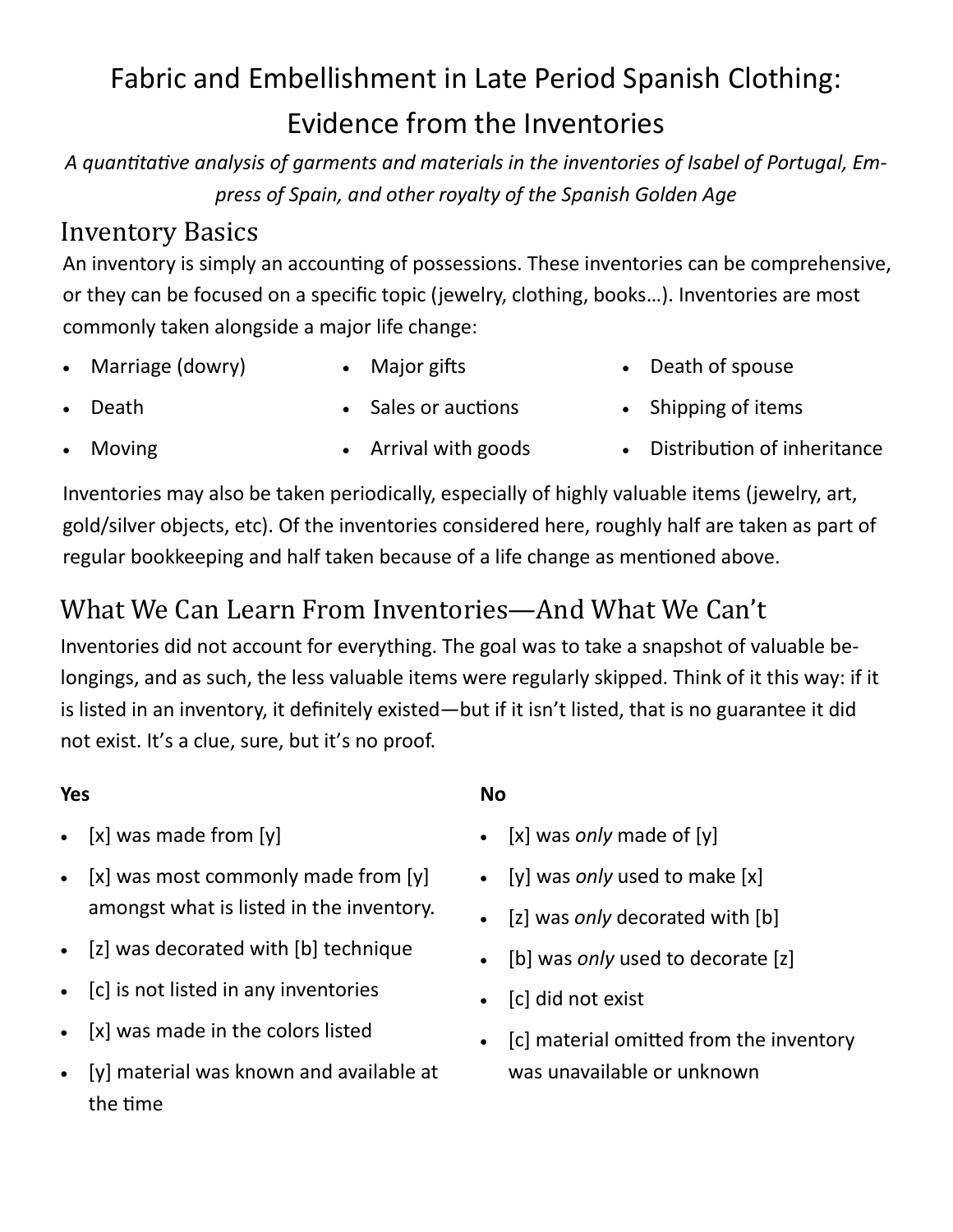## Understanding Value

Late period clothing is very valuable. Cloth—especially the nicer silks used by the highest of classes—was a very valuable commodity. There are so few extant garments from late period because rather than being buried in their clothing, it would often be donated, handed down to attendants, etc rather than simply being discarded.

Beyond fabric composition, the next significant impact on an item's value was the presence of a precious metal. Metallic thread was both used to weave cloth and as a common embellishment. Any garment with this as a component had a higher value, and was more likely to be listed. This is taken to enough of an extreme that the item might even have its metal content weighed, and be listed accordingly.

Basic, unadorned body linens while almost certainly present were almost never mentioned. Items made of linen that have inherent value are, but the most basic things are often left out as they were not considered significantly valuable enough to record.

Likewise, clothing inventories are less common than inventories of furniture, jewelry, etc. The value of clothing was high, but the value of these durable and permanent pieces could eclipse the cloth, especially for royalty like the subjects of these inventories.

## The Good and Bad of a Text Record

Inventories are descriptive text only. There are no pictures.

This is good, as it can be hard to tell fabric content and other specifics from pictures. But this is very bad in that it can be a struggle to find an actual representation of what is described in an inventory. It's all well and good to know that a *saya* is made of velvet, but what if you don't know what a *saya* looks like? You might not even be able to tell from the inventories whether it's a body garment or a hat. (note: it's a dress).

The same is true for details of workmanship. You might know that a garment is embroidered with gold thread, but you don't know in what pattern, or any further details of how.

In order to parse these descriptions and connect them to some kind of visual representation, we have a rather hilarious idiosyncrasy of pious Spain: there are a fair number of religious writers who complain about various fashion trends, using their names as given at the time and complaining about them in enough detail that they can be backfigured. Other good resources include the various patterning manuals of the period (Alcega, etc). Once a basic idea is had, we can endeavor to track down an image that matches and work from there.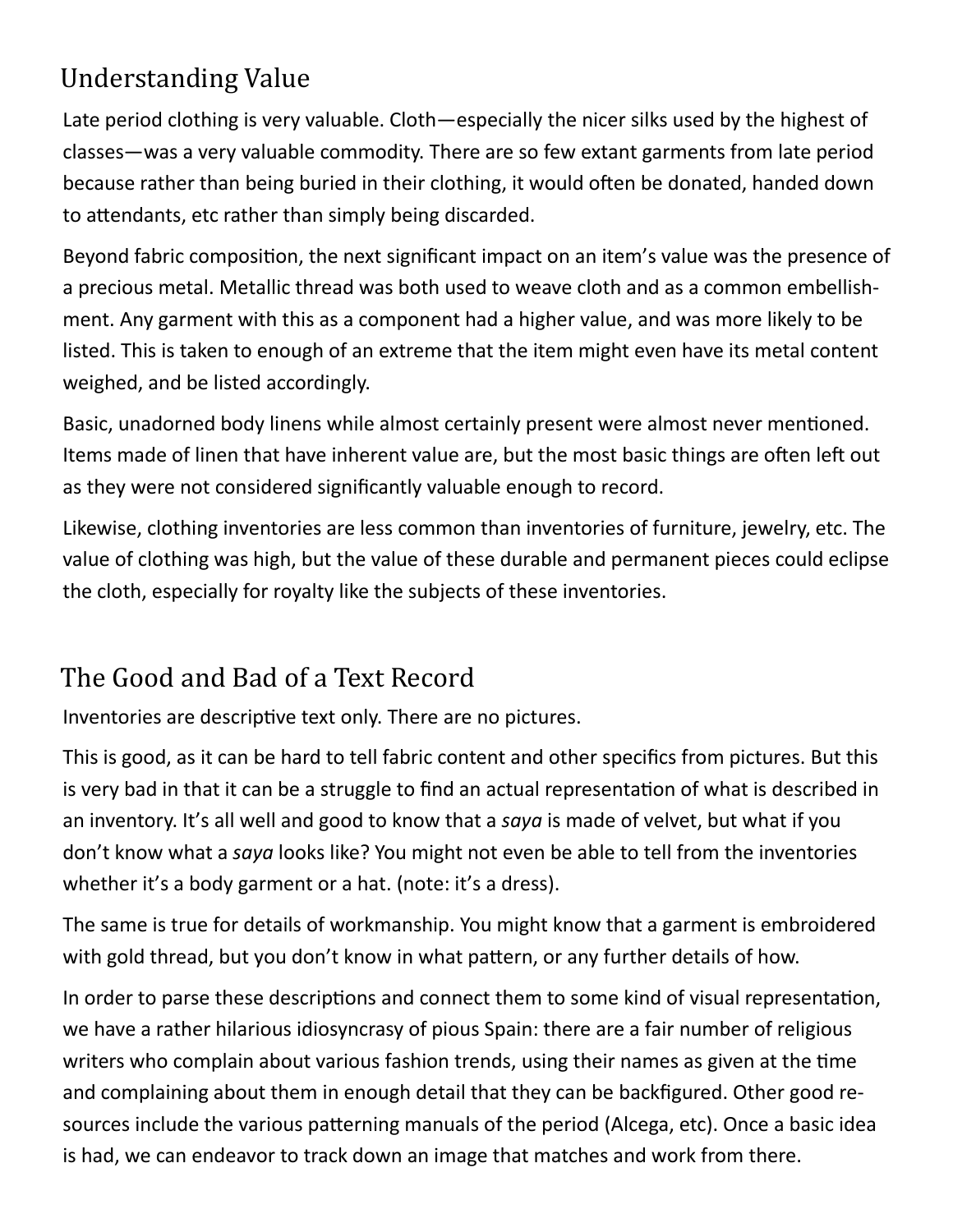## Camisas—The Inner Layer

#### How many were there? **156 total across 24 inventories**

| Owner                | <b>Camisas</b> |
|----------------------|----------------|
| Isabel of Portugal   | 46             |
| Juana I de Castilla  | 35             |
| Carlos V             | 25             |
| Fernando I           | 21             |
| Catalina de Austria  | 15             |
| Margarita de Austria | g              |
| Maria de Hungria     | 5              |
| <b>Grand Total</b>   |                |



#### What materials were used?

| Material                 | Camisas |
|--------------------------|---------|
| not specified            | 81      |
| de holanda               | 47      |
| de cambray               | 9       |
| de tela de oro           | 4       |
| de cacahan morisco       | 3       |
| de aljofar               | 2       |
| de toquilla              | 2       |
| de tela de Flandes       | 1       |
| de pano de India         | 1       |
| de volante               | 1       |
| de embutido              | 1       |
| de franjas de oro y seda |         |
| de alitrate              | 1       |
| de aguja                 | 1       |
| de malla                 | 1       |
| <b>Grand Total</b>       | 156     |

#### What embellishments were used?

Did they get more or less common over time?



÷

| <b>Embellishment style, materials</b>     | <b>Camisas</b> |
|-------------------------------------------|----------------|
| aderezadas                                | 6              |
| con metales, piedras preciosas y/o perlas | 6              |
| labradas                                  | 18             |
| not specified                             | 18             |
| not specified                             | 132            |
| not specified                             | 132            |
| <b>Grand Total</b>                        | 156            |

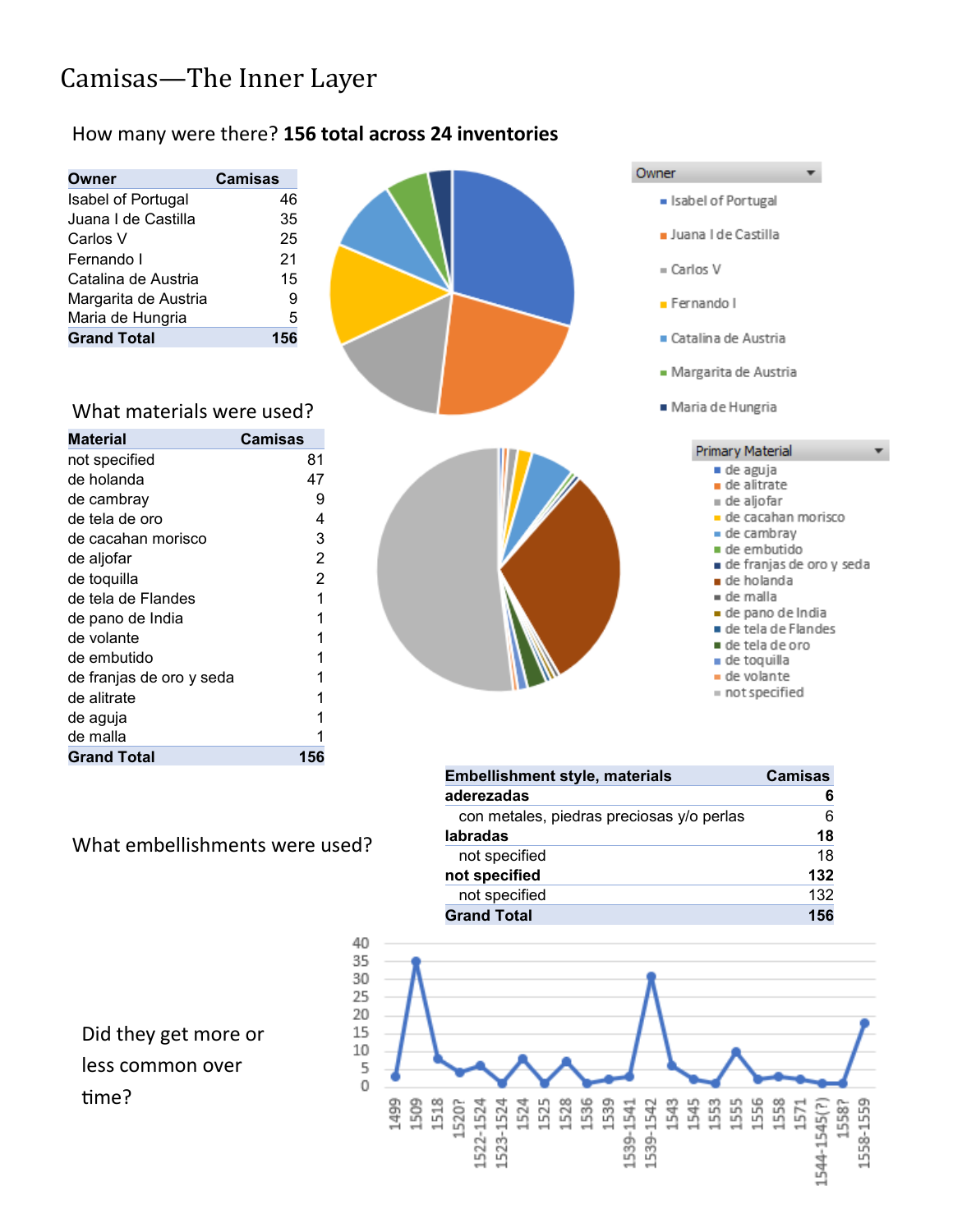## Corpiños & Cuerpos-Pairs of Bodies

#### How many were there? **102 total across 13 inventories**



Did they get more or less common over time? Corpinos do not appear until 1529 possible shift in stiff-

ness of underlayer?

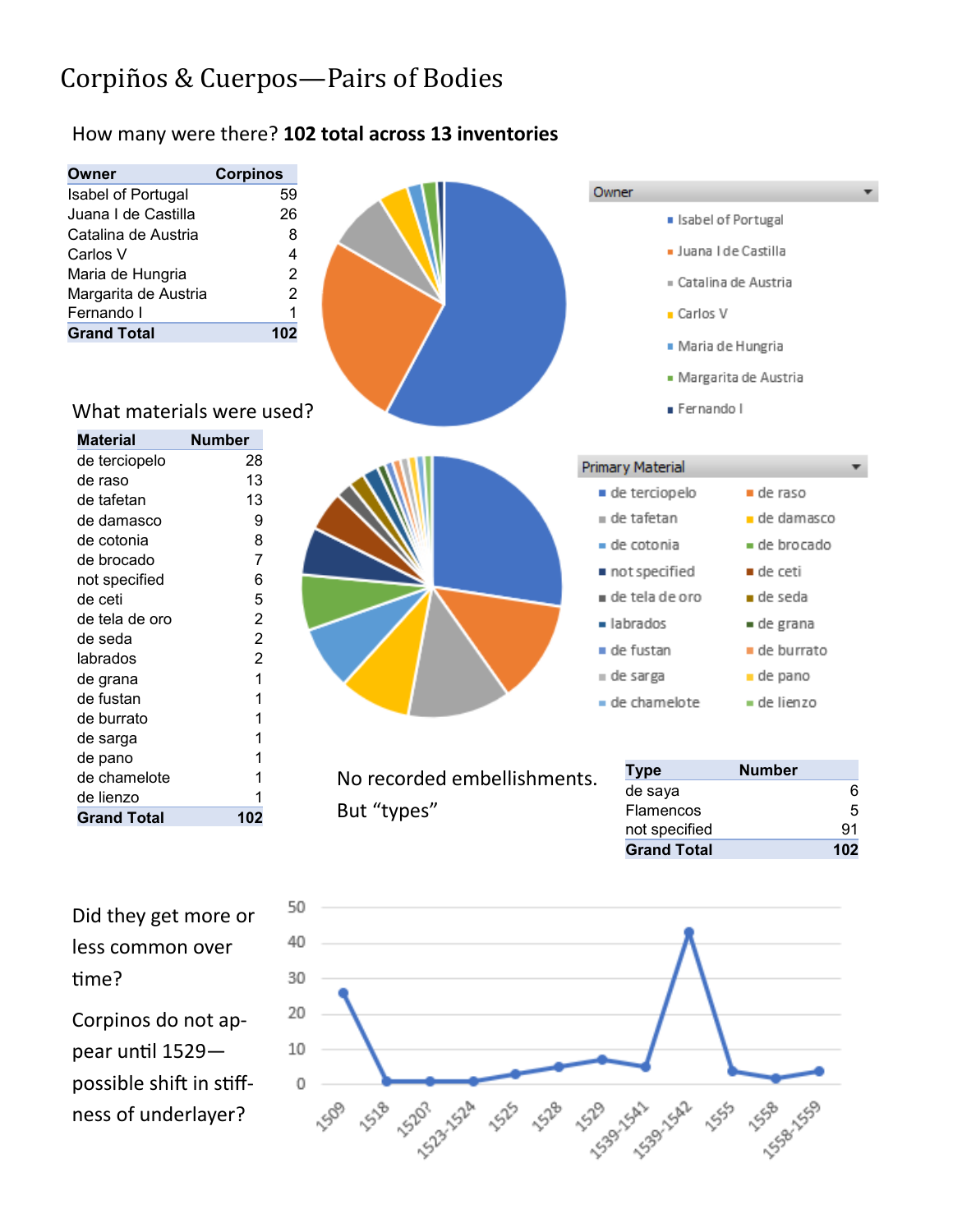## Gorgueras—Partlets

#### How many were there? **188 total across 13 inventories**

| 126              |
|------------------|
| 44               |
| 13               |
| 5                |
| 188              |
| <b>Gorgueras</b> |

#### What materials were used?

| <b>Material</b>              | <b>Number</b>           |
|------------------------------|-------------------------|
| not specified                | 34                      |
| de red                       | 20                      |
| de piezas de plata y/u oro   | 14                      |
| de oro hilado                | 14                      |
| de oro y plato hilada        | 13                      |
| de oro hilado y perlas       | 10                      |
| de volante                   | 10                      |
| de seda                      | 9                       |
| de holanda                   | $\overline{7}$          |
| de aljofar                   | 7                       |
| de cambray                   | 7                       |
| de terciopelo                | 5                       |
| de telarejo                  | 5                       |
| de telilla de plata          | $\overline{4}$          |
| de plata hilada              | 4                       |
| de hilo de cadeneta          | 3                       |
| de tafetan                   | 3                       |
| de ceti                      | 3                       |
| de embutido                  | 3                       |
| de cortado de deshilado      | $\overline{c}$          |
| "de las Pees"                | $\overline{c}$          |
| de vidrio                    | $\overline{\mathbf{c}}$ |
| de torcales                  | $\overline{1}$          |
| de hilo de red               | 1                       |
| de raso                      | 1                       |
| envoltorio de                | $\overline{1}$          |
| de lienzo                    | 1                       |
| de tela de oro               | 1                       |
| de terncillas de oro y negro | 1                       |
| <b>Grand Total</b>           | 188                     |





#### Primary Material

- not specified
- · de oro hilado
- de volante
- de aljofar
- de telarejo
- · de hilo de cadeneta
- de embutido
- de vidrio
- de raso
- · de tela de oro
- de red
- de oro y plato hilada
- de seda
- de cambray
- de telilla de plata
- de tafetan
- de cortado de deshilado
- $\blacksquare$  de torcales
- envoltorio de
- de terncillas de oro y negro
- u de piezas de plata y/u oro
- de oro hilado y perlas
- a de holanda
- de terciopelo
- u de plata hilada
- $\blacksquare$  de ceti
- "de las Pees"
- de hilo de red
- u de lienzo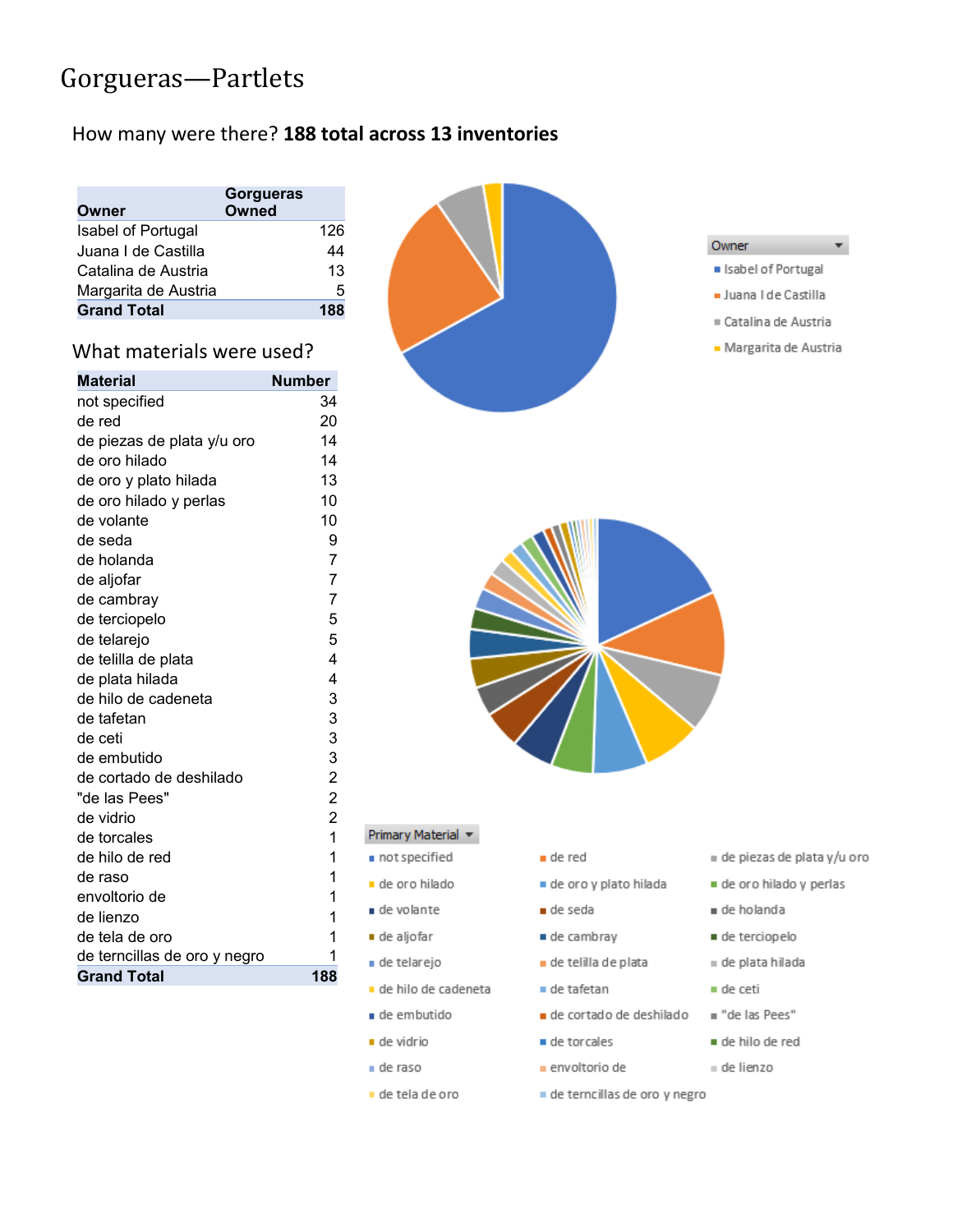## Gorgueras—Partlets

**College** 

What embellishments were used?

| Embellishment style, material Gorgueras |     |
|-----------------------------------------|-----|
| con canutillo                           | 3   |
| plata y/o oro                           | 3   |
| con guarnicion                          | 12  |
| de oro                                  | 12  |
| con labor                               | 1   |
| de oro                                  | 1   |
| labrada                                 | 3   |
| en oro                                  | 3   |
| labradas                                | 4   |
| not specified                           | 4   |
| not specified                           | 165 |
| con franias                             | 2   |
| not specified                           | 153 |
| perlas                                  | 10  |
| <b>Grand Total</b>                      | 188 |

### Did they get more or less common over time?

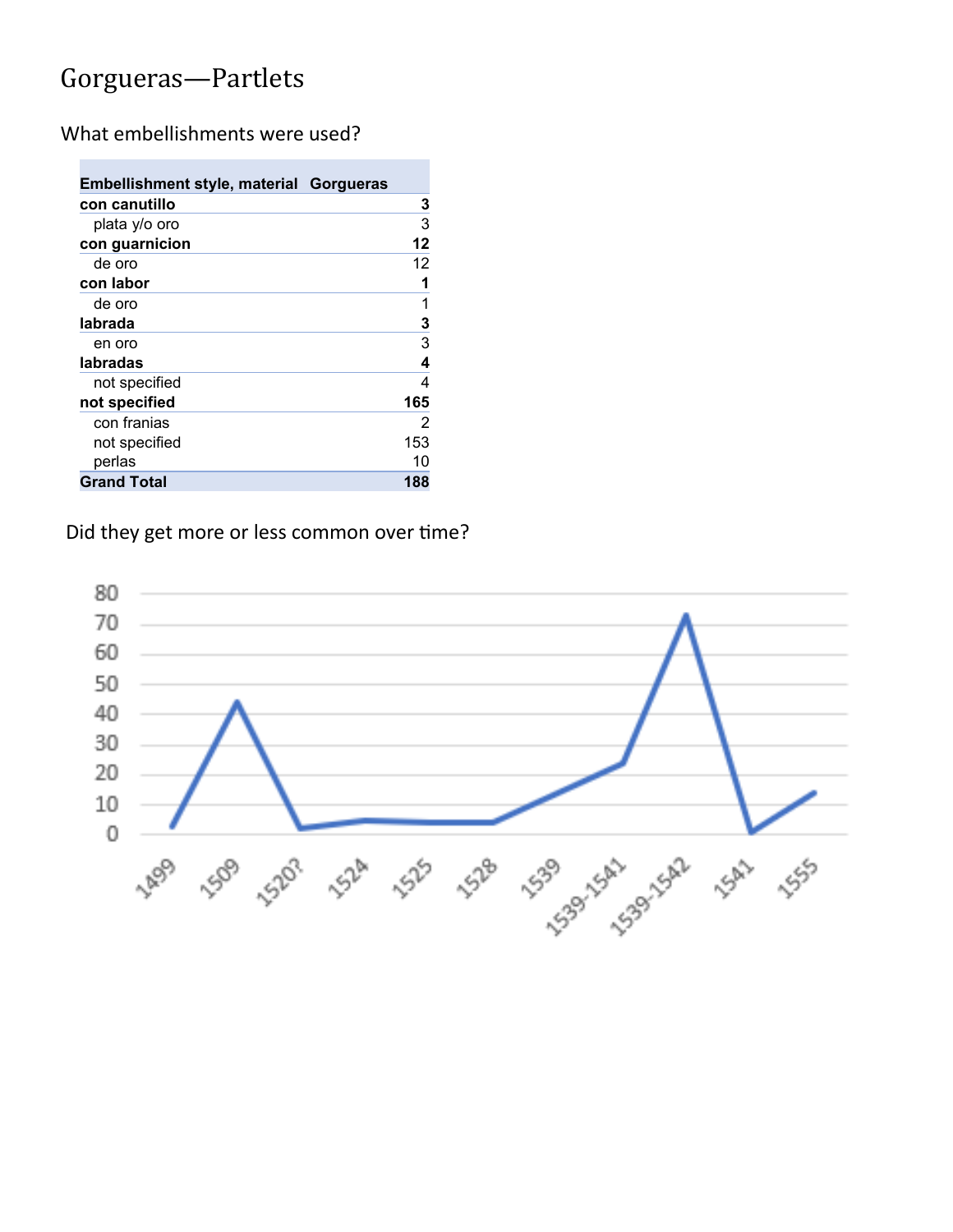## Mangas—Sleeves

### How many were there? **348 total across 19 inventories** (this includes mens)

| Owner                     | Mangas |
|---------------------------|--------|
| <b>Isabel of Portugal</b> | 225    |
| Juana I de Castilla       | 70     |
| Catalina de Austria       | 32     |
| Fernando I                | 8      |
| Carlos V                  | 5      |
| Margarita de Austria      | 4      |
| Maria de Hungria          | 3      |
| Leonor de Austria         | 1      |
| <b>Grand Total</b>        |        |

#### What materials were used?

| <b>Material</b>        | Mangas         |
|------------------------|----------------|
| de terciopelo          | 56             |
| de tafetan             | 34             |
| not specified          | 33             |
| de raso                | 29             |
| de damasco             | 15             |
| de cotonia             | 13             |
| de ceti                | 13             |
| de aguja               | 13             |
| de calicud             | 12             |
| de tela de plata       | 10             |
| de holanda             | 10             |
| de tela de oro         | 10             |
| de frisa               | 8              |
| de lienzo de la India  | 8              |
| de oro                 | 7              |
| de brocado             | 7              |
| de cambray             | 7              |
| de sinabafa            | $\overline{7}$ |
| de oro hilado          | 6              |
| de franjas de oro      | 6              |
| de martas              | 5              |
| de trenzas             | 5              |
| de seda                | 5              |
| de cordellate de grana | 4              |
| de arminos             |                |
| de pano                |                |
| de grana               |                |
| de chamelote           |                |
| de holandilla          | 33332          |
| de pano papal          |                |
| de lienzo              | $\overline{2}$ |
| de beramos             | $\overline{1}$ |
| de sarga               | $\mathbf 1$    |
| de malla               | 1              |
| de buriel              | 1              |
| de cendal              | $\overline{1}$ |
| de lana                | 1              |
| <b>Grand Total</b>     | 348            |

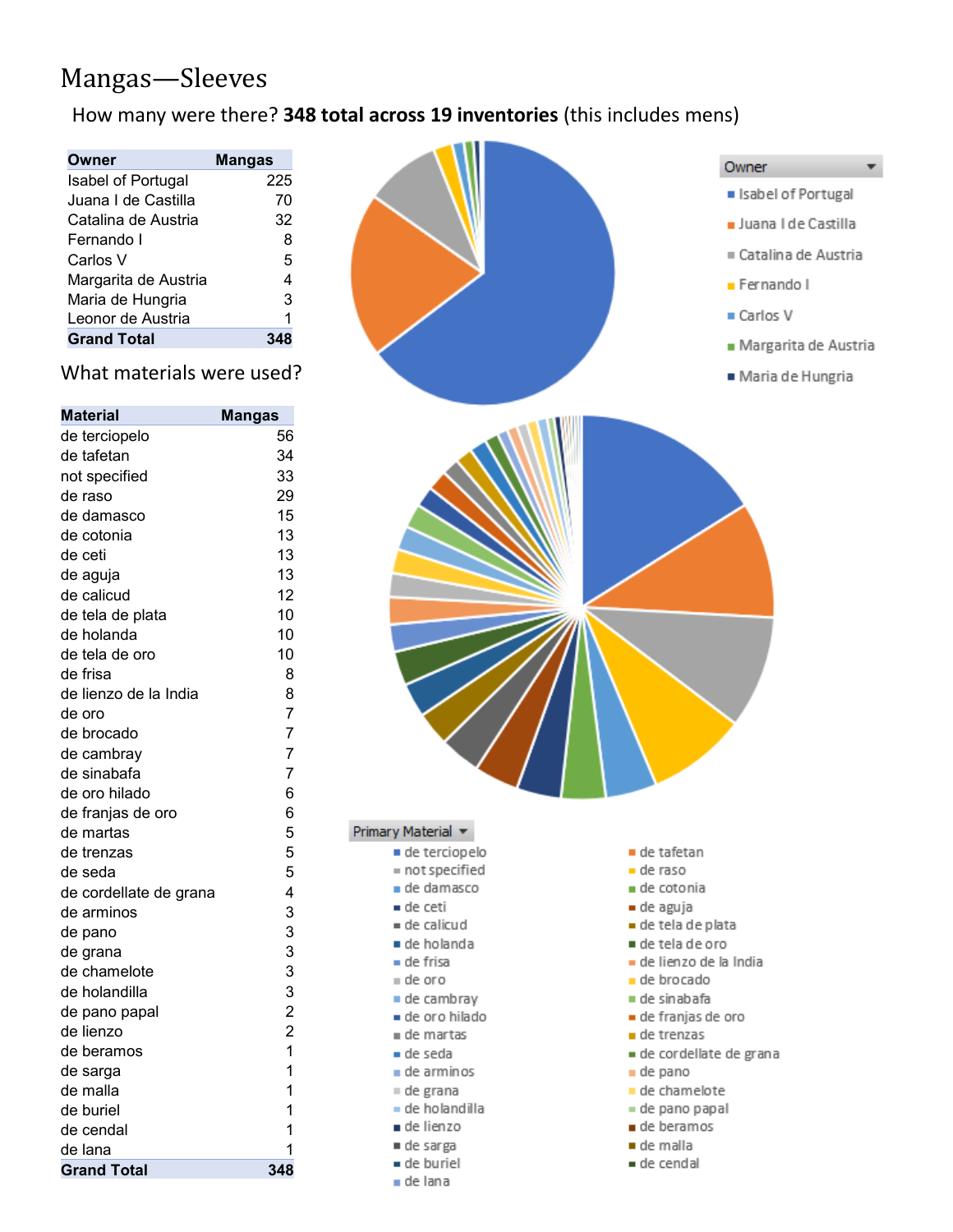## Mangas—Sleeves

What embellishments were used?

| <b>Embellishment style, material</b> | <b>Mangas</b> |
|--------------------------------------|---------------|
| con forro                            | 8             |
| de almizcleros                       | 1             |
| de arminos                           | 4             |
| de martas                            | 3             |
| labradas                             | 1             |
| en seda                              | 1             |
| not specified                        | 339           |
| con oro y perlas                     |               |
| con perlas                           |               |
| not specified                        | 337           |
| <b>Grand Total</b>                   | 348           |

Did they get more or less common over time?

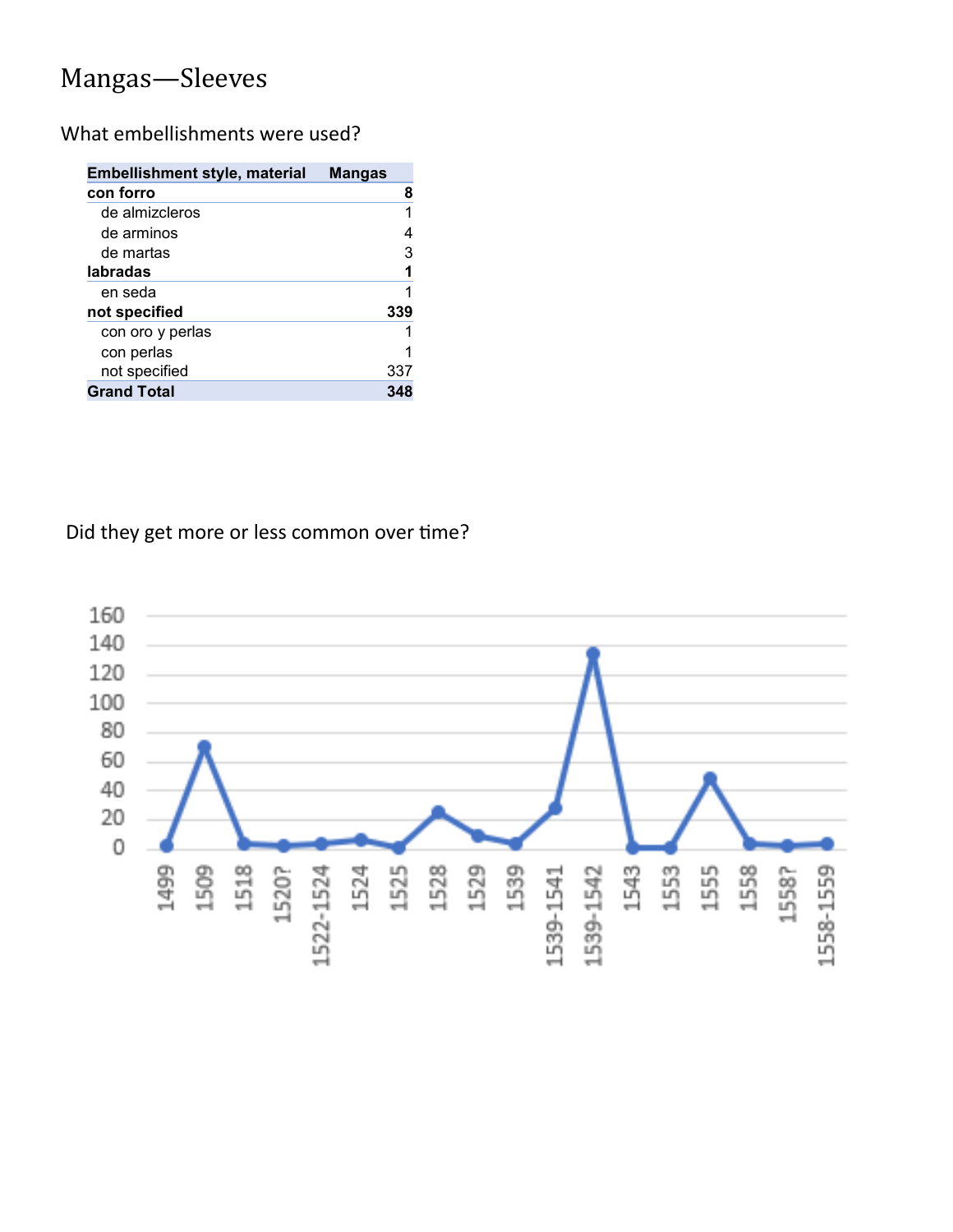## Verdugados—Farthingales

#### How many were there? **52 total across 4 inventories**



#### No recorded embellishment.

Did they get more or less common over time? Do not appear until 1528.

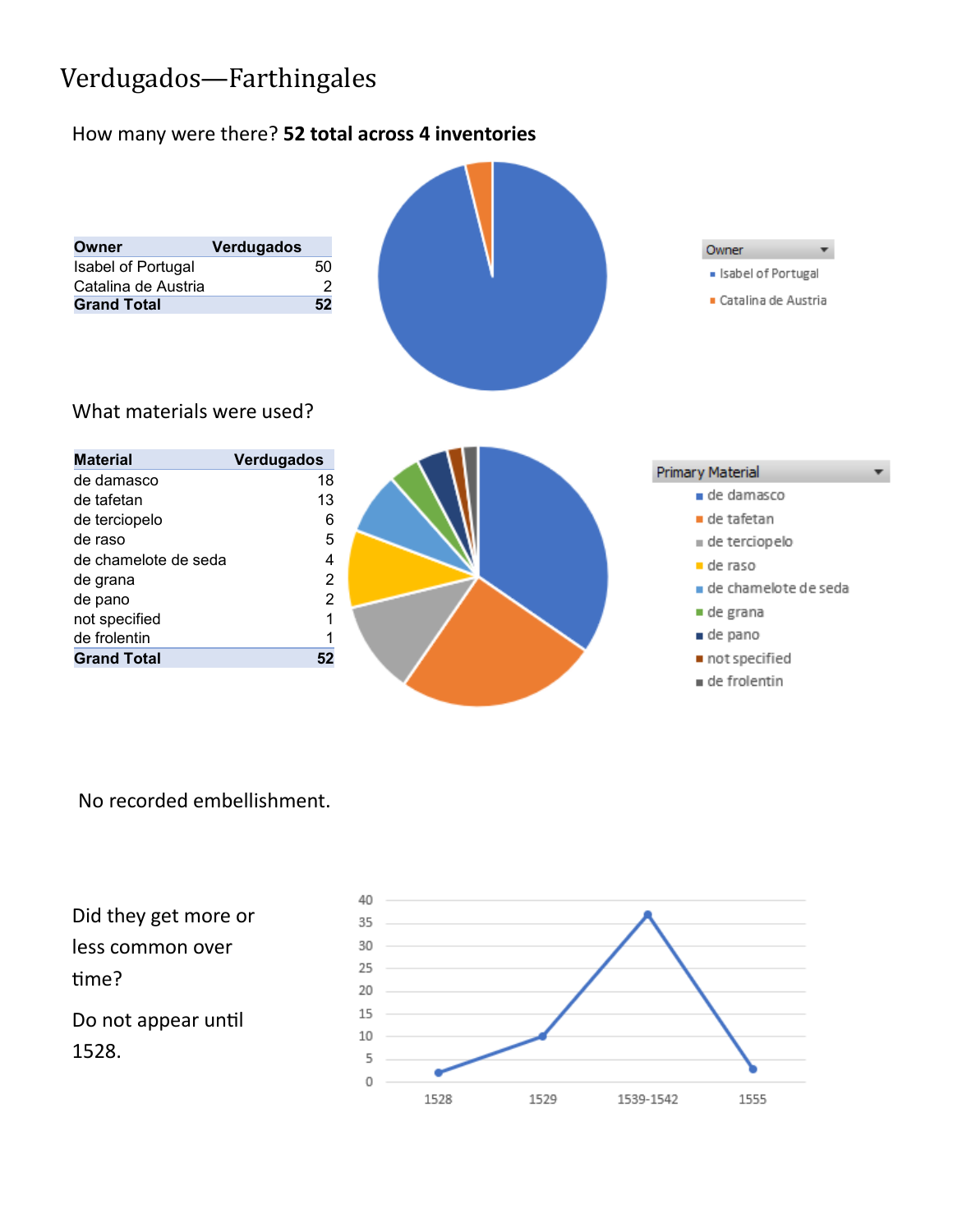## Sayas—Dresses (well, one type of dress)

#### How many were there? **177 total across 9 inventories**



No recorded embellishment.

Did they get more or less common over time?

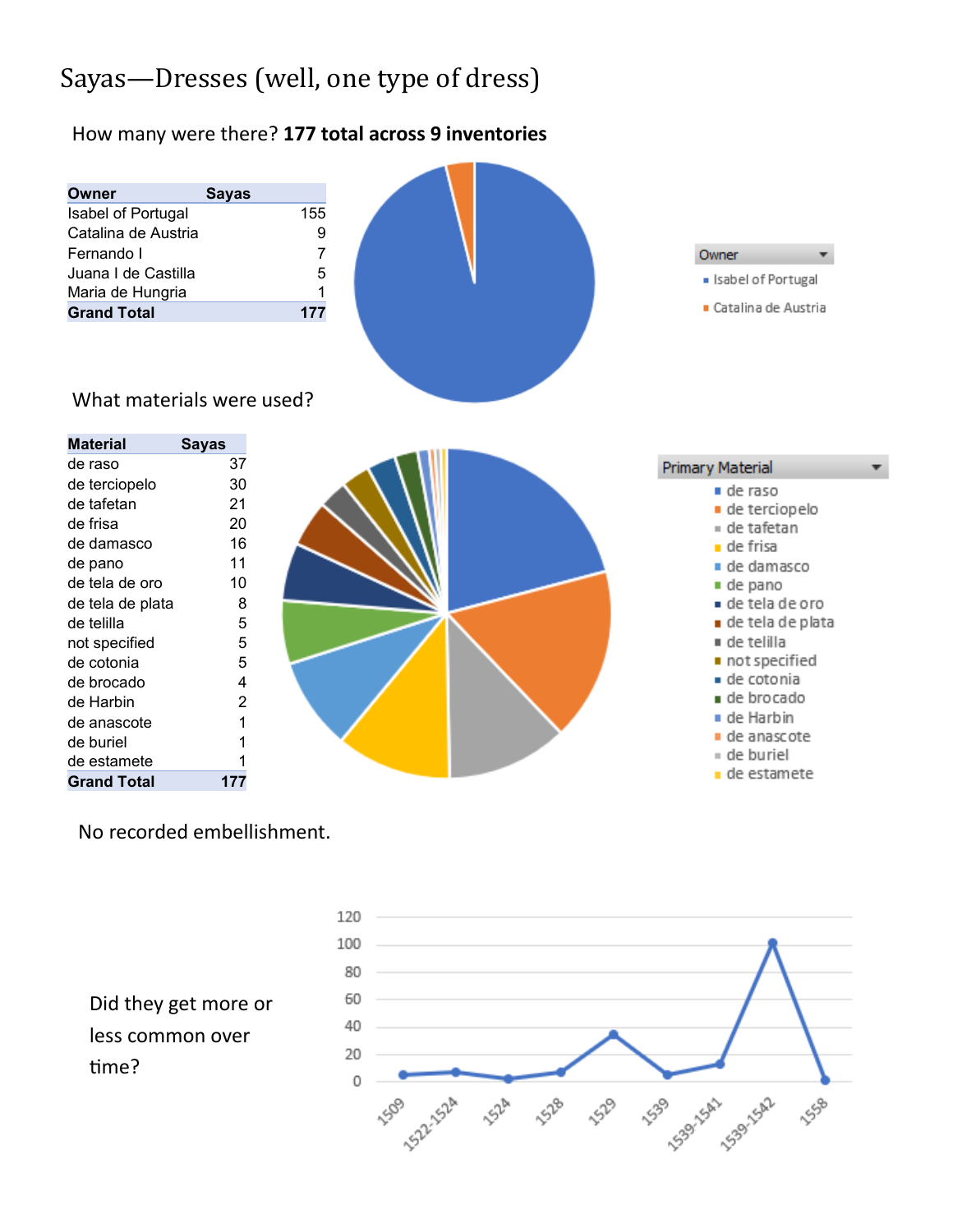## Okay...but what are those materials?

In some cases, **I don't know yet.** In all cases, I'm currently trusting the work of others. My source for each definition is marked accordingly.

| Brocado: Brocade*                  | Lienzo: Linen*                        |
|------------------------------------|---------------------------------------|
| Calicud: An Indian cotton*         | Oro hilado: Spun gold*                |
| Cambray: A fine linen*             | Paño: woolen cloth*                   |
| Ceti: A form of silk*              | Raso: Satin*                          |
| Chamelote de seda: A form of silk* | Red: Net                              |
| Cotonia: Cotton*                   | Seda: Silk*                           |
| Damasco: Damask+                   | Tafetan: Taffeta+                     |
| Frisa: Heavy gold or braided trim* | Tela de oro: Cloth of gold*           |
| Grana: Woolen fabric*              | Tela de plato/plata: Cloth of silver* |
| Holanda: Holland linen*            | Terciopelo: Velvet+                   |

\*Ruth Matilda Andersen, *Hispanic Costume 1480-1530*

+ Carmen Bernis, *Indumentaria Española en Tiempos de Carlos V*

Questions? Comments? Concerns? And above all, neat discoveries? Tell me!

Elena de la Palma on Facebook elenadelapalma@gmail.com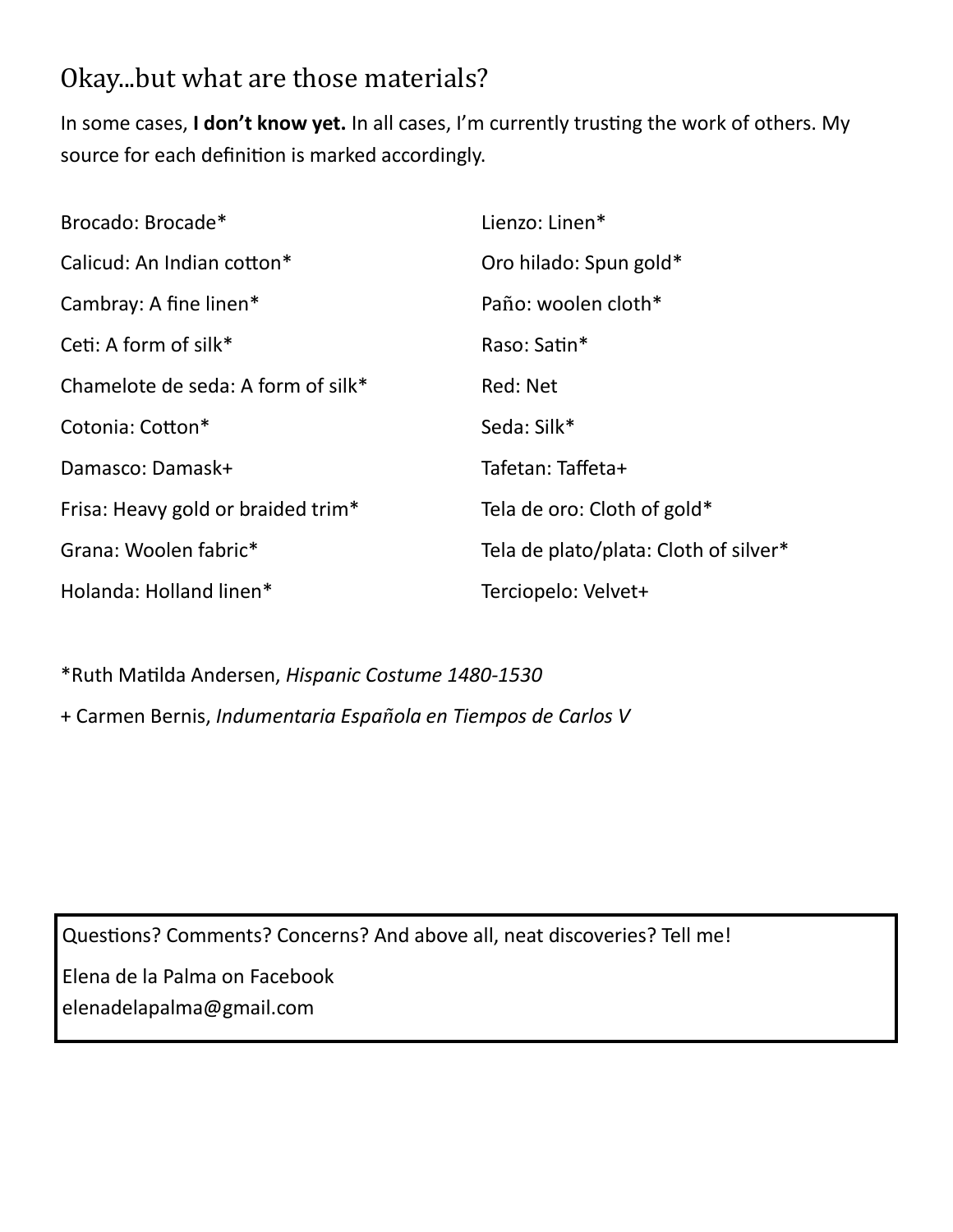## Appendix: So, Whose Inventories are These Anyway?



Joanna of Castile: 1479—1555, reigned 1504-1555 (sort of)

Margaret of Austria: 1480—1530, reigned 1507—1530 in Habsburg Netherlands

Eleanor of Austria: 1498—1558, reigned 1518-1521 in Portugal, 1530—1547 in France

Charles V: 1500—1558, reigned 1516—1556 (in Spain, Holy Roman dates differ)

Isabella of Portugal: 1503—1539, reigned 1530—1539 in Spain

Isabella of Austria: 1501—1526, reigned 1515—1523 in Denmark-Norway-Sweden

Ferdinand I: 1503—1564, reigned 1558—1564 as Holy Roman Emperor

Mary of Hungary: 1505—1558, reigned 1515—1526 in Hungry and Bohemia, 1531—1555 as Governor of the Habsburg Netherlands

Catherine of Austria: 1507—1578, reigned 1525—1557 in Portugal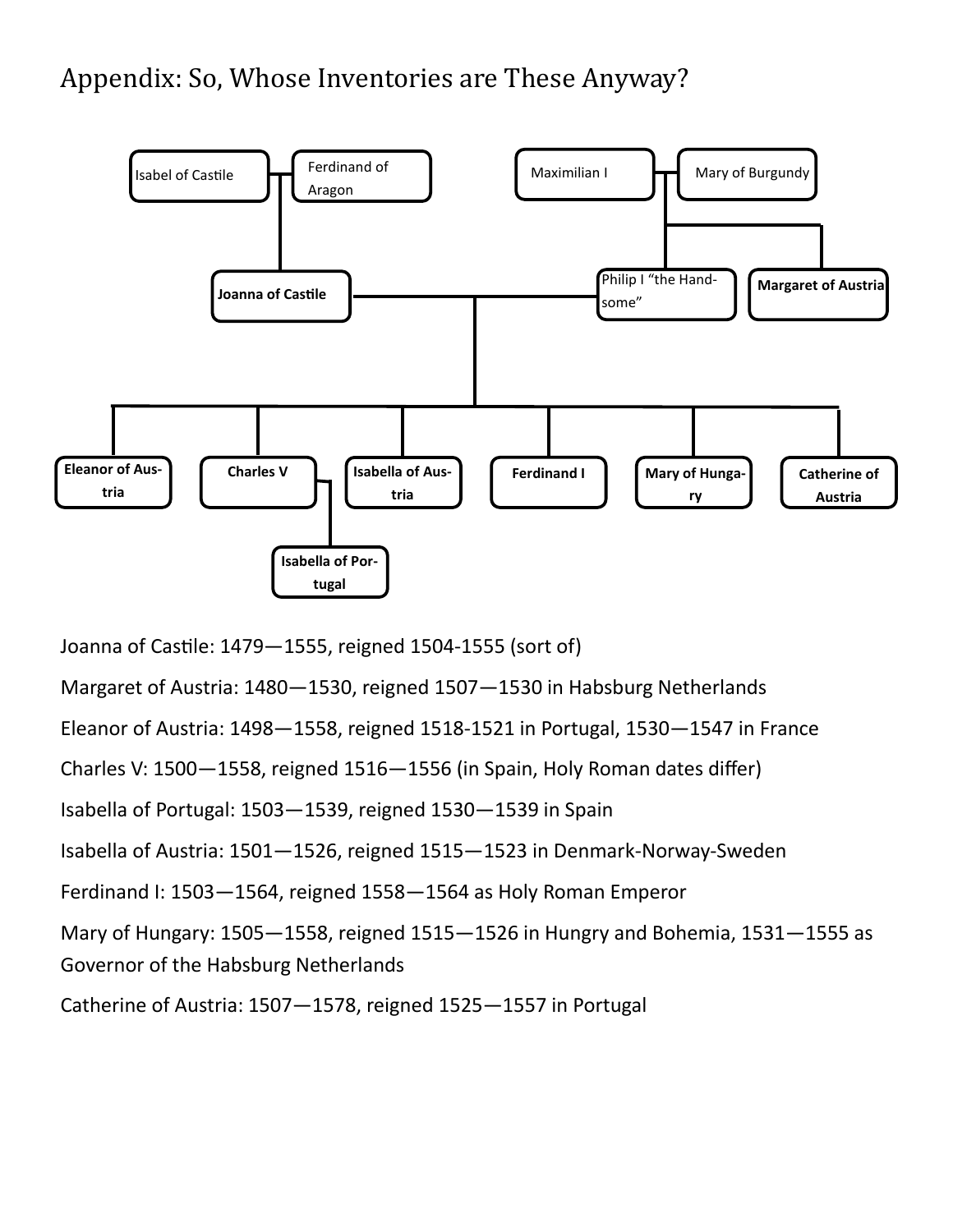## How 'Spanish' are they?

These inventories represent Spain in transition. While we do have plenty of inventories from direct Spanish monarchs (Isabel of Portugal, Carlos V, and Joanna of Castile), of those three only Joanna can be said to be truly 'Spanish'. A daughter of Isabel of Castile (the famous one), Juana marries into the Habsburg dynasty with her union to Philip I, folding Spain into a much wider cultural world. The intersection is a brief one—by the time of Philip II, the son of Isabel and Carlos V—Spain's monarch is no longer also the Holy Roman Emperor, and it is under Philip II and his son Philip III that Spain hits the heights of its power.

However, it is especially worth noting that every woman in these inventories save for Joanna was a transplant. The sisters of Carlos V—the daughters of Joanna and Philip—married out across the continent, and the majority of the inventories were completed after their marriages. Isabella of Portugal married into Spain, but she was originally Portuguese, and her husband had a strong focus on his duties to the Holy Roman Empire rather than ruling Spain, which may be reflected in her own styles and priorities.

So then, can we pinpoint the degree to which these inventories reflect 'Spanish' between 1500 and 1550? No. We can only use it for the resource that it is, understanding its limitations, and do our best to weigh all the factors.

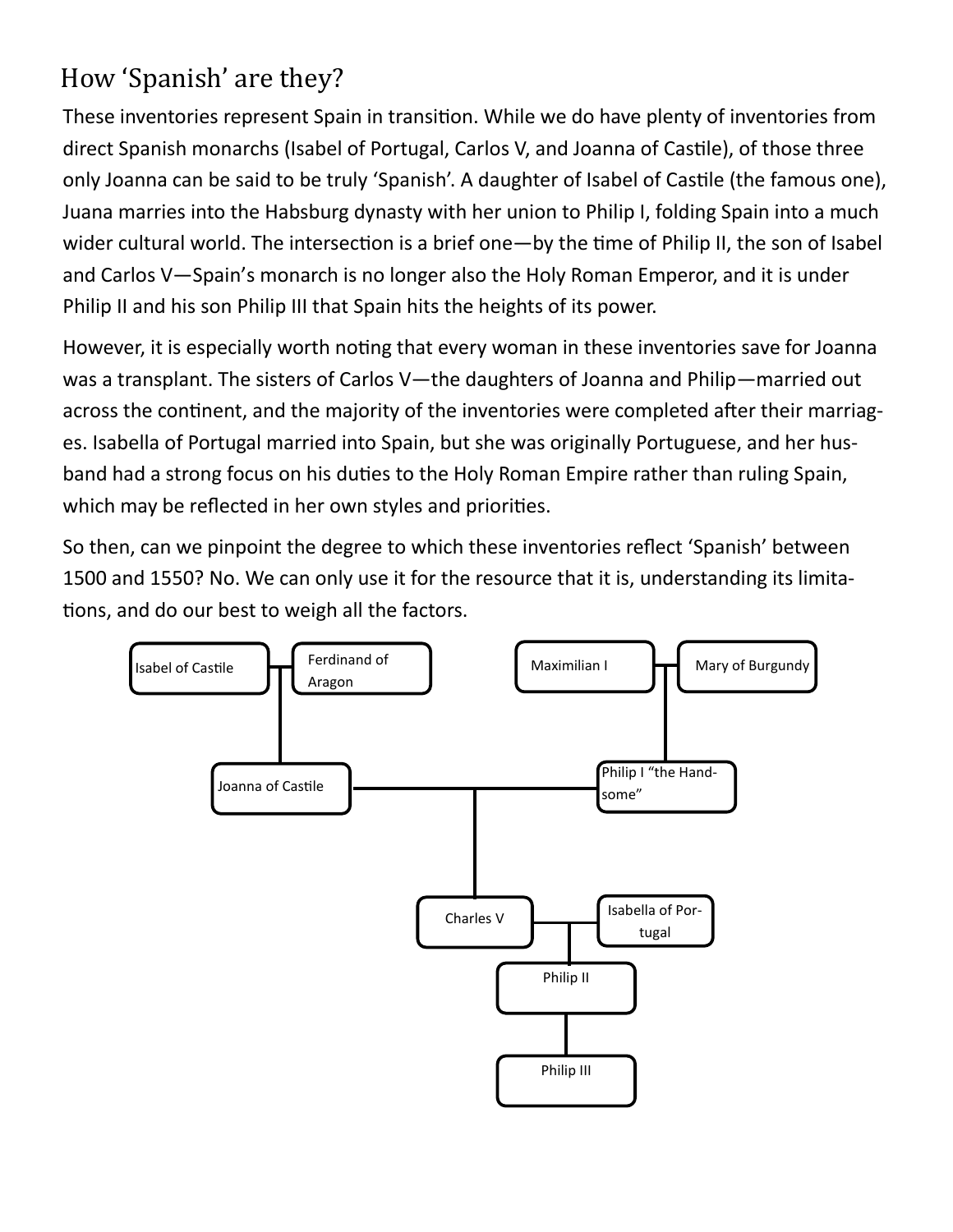### **Volume 1**

### **Carlos V/Charles V**

- **C1:** Inventory of quality furniture of the palace at Gante [furniture, art objects], 1536
- **C2:** Inventory of jewelry, tableware, tapestries, books, and other objects, 1536
- **C3:** Inventory of tapestries, 1544
- **C4:** Inventory of furniture and other objects, 1544-1545(?)
- **C5:** Inventory of jewelry, precious stones, tableware, and other objects, 1545
- **C6:** Inventory of jewelry left in Spain, 1556
- **C7:** Inventory of tableware, paintings, and liturgical objects, 1556
- **C8:** inventory of the armory at Valladolid, 1558?
- **C9:** Postmortem inventory, 1558-1559

### **Juana I de Castilla/Joanna I of Castile**

**J1:** Inventory of the property of the queen [all types of objects], 1509

### **Volume 2**

### **Isabel de Portugal/Isabella of Portugal**

- **IP1:** Inventory of dowry jewelry, 1526
- **IP2:** Record of clothes brought from Portugal, 1529
- **IP3:** Jewelry, tapestries, and other objects sent from Charles V to Isabella, 1531
- **IP4:** Record of the things not inventoried, 1539
- **IP5:** Postmortem auction, 1539
- **IP6:** Inventory of jewelry and other clothing objects [all types of objects], 1539-1542
- **IP7:** Portmortem auction [furniture, textiles], 1541
- **IP8:** Postmortem auction [all types of objects], 1539-1541
- **IP9:** Allocation of the dressing room of Isabella between Philip II, Mary of Hungary and Joanna of Austria [all types of objects], 1555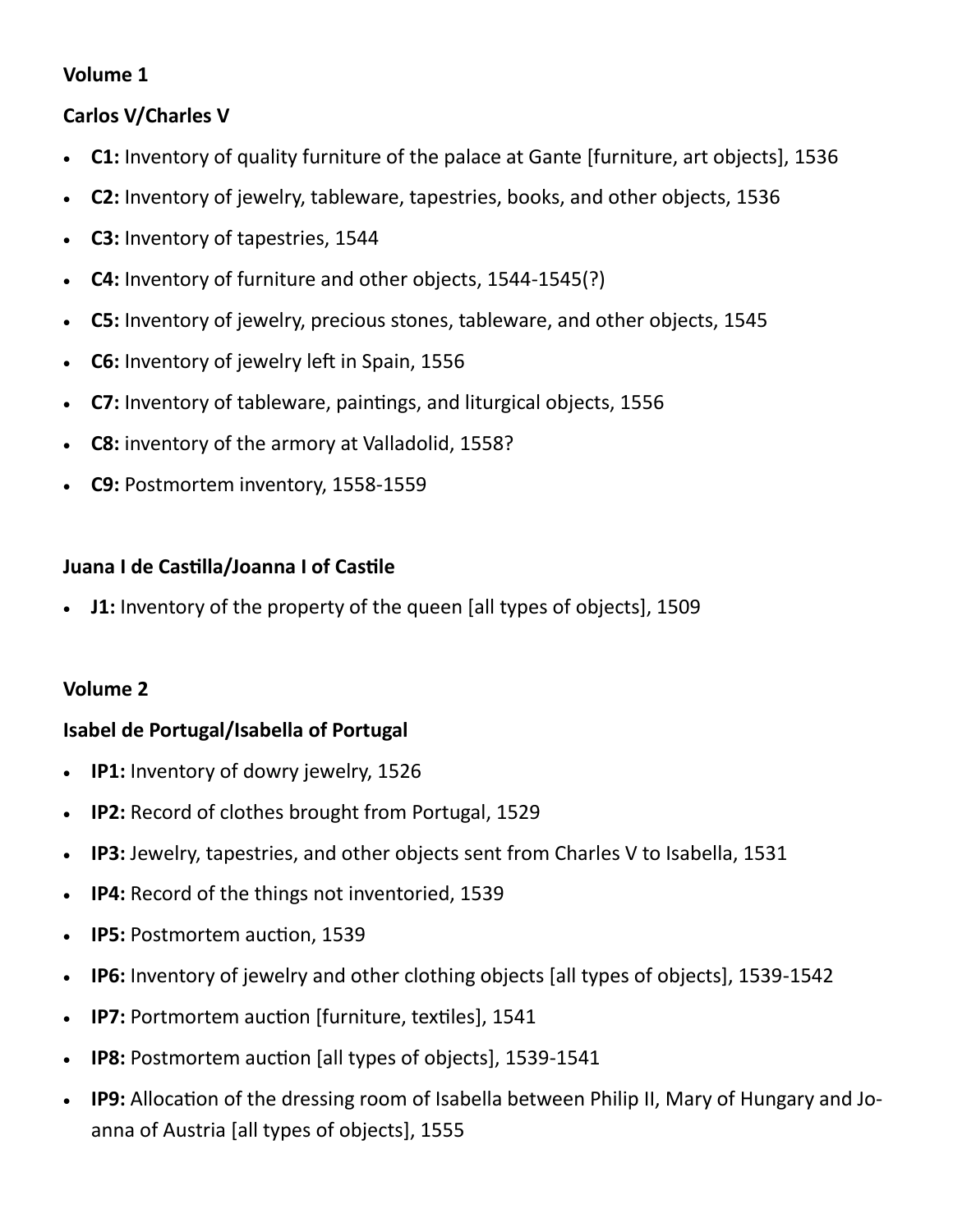### **Volume 3**

### **Margarita de Austria/Margaret of Austria**

- **MA1:** Inventory of jewelry, tableware, and other objects, 1493
- **MA2:** Inventory of trousseau received upon marriage to Prince John [jewelry, furniture, textiles], 1497
- **MA3:** Inventory of jewelry, pearls, precious stones, and other objects, 1499
- **MA4:** Inventory of the drawing room above the theater, early 15th century
- **MA5:** Fragment of an inventory: paintings and art objects, 1516
- **MA6:** Inventory of paintings, 1516
- **MA7:** Inventory of tapestries, 1516?
- **MA8:** Inventory of tableware, ceramics, and paintings from the library, 1520?
- **MA9:** Inventory of silver and gold tableware, 1520?
- **MA10:** Fragment of an inventory: etched plates and other objects 1520?
- **MA11:** Fragment of an inventory: library, 1520
- **MA12:** Inventory of trifles [jewelry, textiles, tableware], 1520?
- **MA13:** Inventory of napkins and other clothes, 1520?
- **MA14:** Inventory of napkins and other clothes from Spain, 1520?
- **MA15:** Inventory of white clothing, 1521?
- **MA16:** Inventory of tableware, jewelry, tapestries, paintings, and other objects, 1523-1524
- **MA17:** Inventory of the drawing room and library [books, art objects, textiles, tableware], 1524
- **MA18**: Inventory of items sent from papa to Margarita [jewelry, textiles], 1530
- **MA19:** Inventory of devotional paintings, Post. 1530
- **MA20:** Inventory of tableware, jewelry, paintings, and other objects, 1530
- **MA21:** Pieces sent to Madame de Toulouse, 1531
- **MA22:** Inventory of the Chateau at Pont-D'Ain [books, furniture], 1531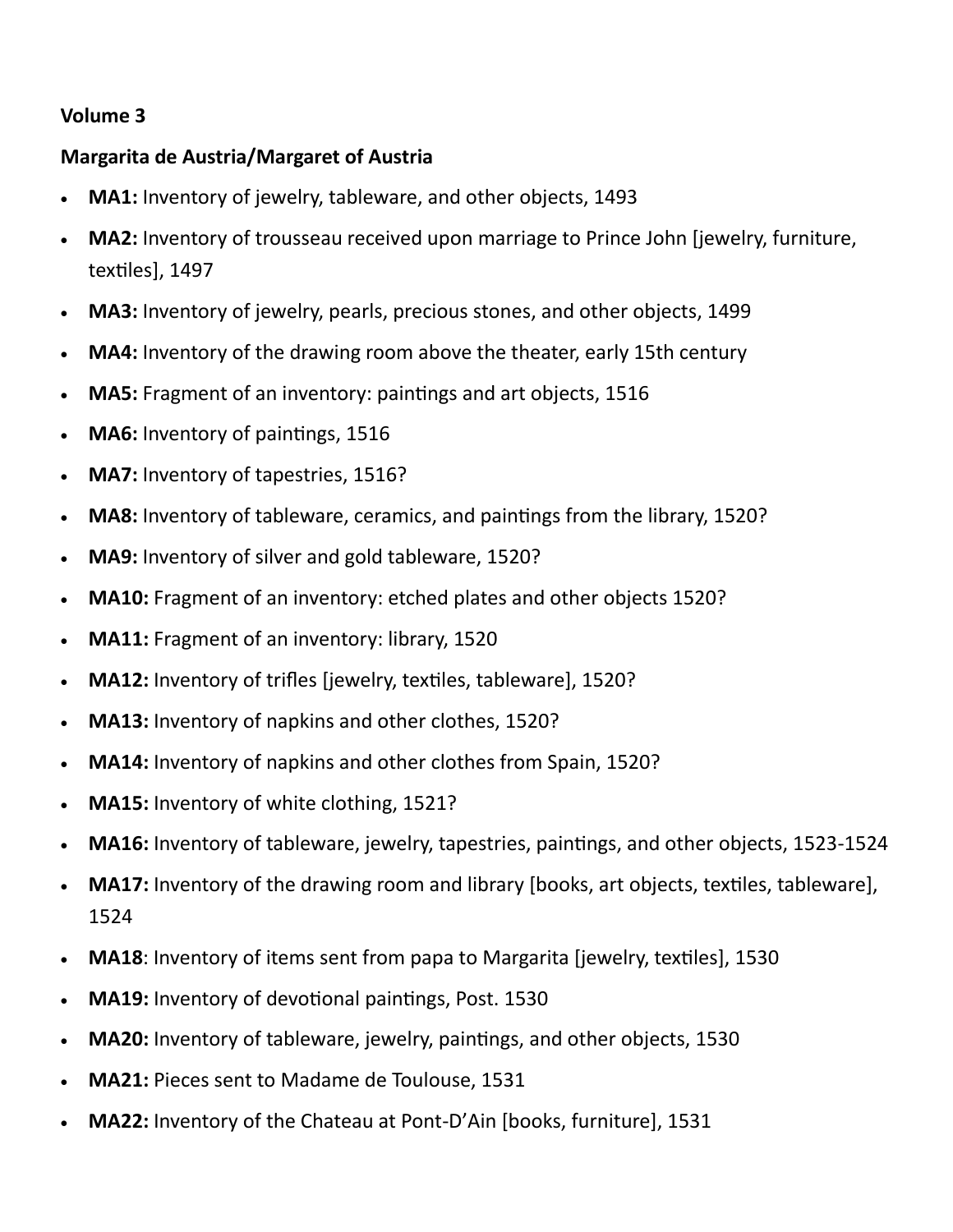### **Volume 3, cont'd**

### **Leonor de Austria/Eleanor of Austria**

- **L1:** Inventory and evaluation of pieces brought from Portugal, 1518
- **L2:** Incomplete inventory of jewelry given by Manuel I of Portugal, 1518

#### **Isabel de Austria/Isabella of Austria**

- **IA1:** Inventory of jewelry, pearls, and precious stones belonging to Christian II, 1523
- **IA2:** Inventory of jewelry, 1523
- **IA3:** Inventory of jewelry, 1523
- **IA4:** Inventory of jewelry, 1523
- **IA5:** Inventory of jewelry, 1524
- **IA6:** Inventory of items pledged (pawned?) in Amberes and Malinas, 1526
- **IA7:** Inventory of items taken and given back to the castle of Copenhagen, 1539

### **Fernando I/Ferdinand I**

- **F1:** Inventory of jewelry, clothing, and other objects, 1518
- **F2:** Inventory of tableware, fabrics, clothing, and other objects 1522-1524
- **F3:** Inventory of jewelry, precious items, and other objects, 1543
- **F4:** Inventory of jewelry and other objects, 1553

#### **María de Hungria/Mary of Hungary**

- **MH1:** Inventory of books and other objects brought to Turnhout, 1558
- **MH2:** Inventory of other furniture and household goods brought to Turnhout, 1558
- **MH3:** Postmortem inventory [all types of items], 1558
- **MH4:** Inventory of good furniture received by Joanna of Austria [books, furniture, art objects, textiles], 1571